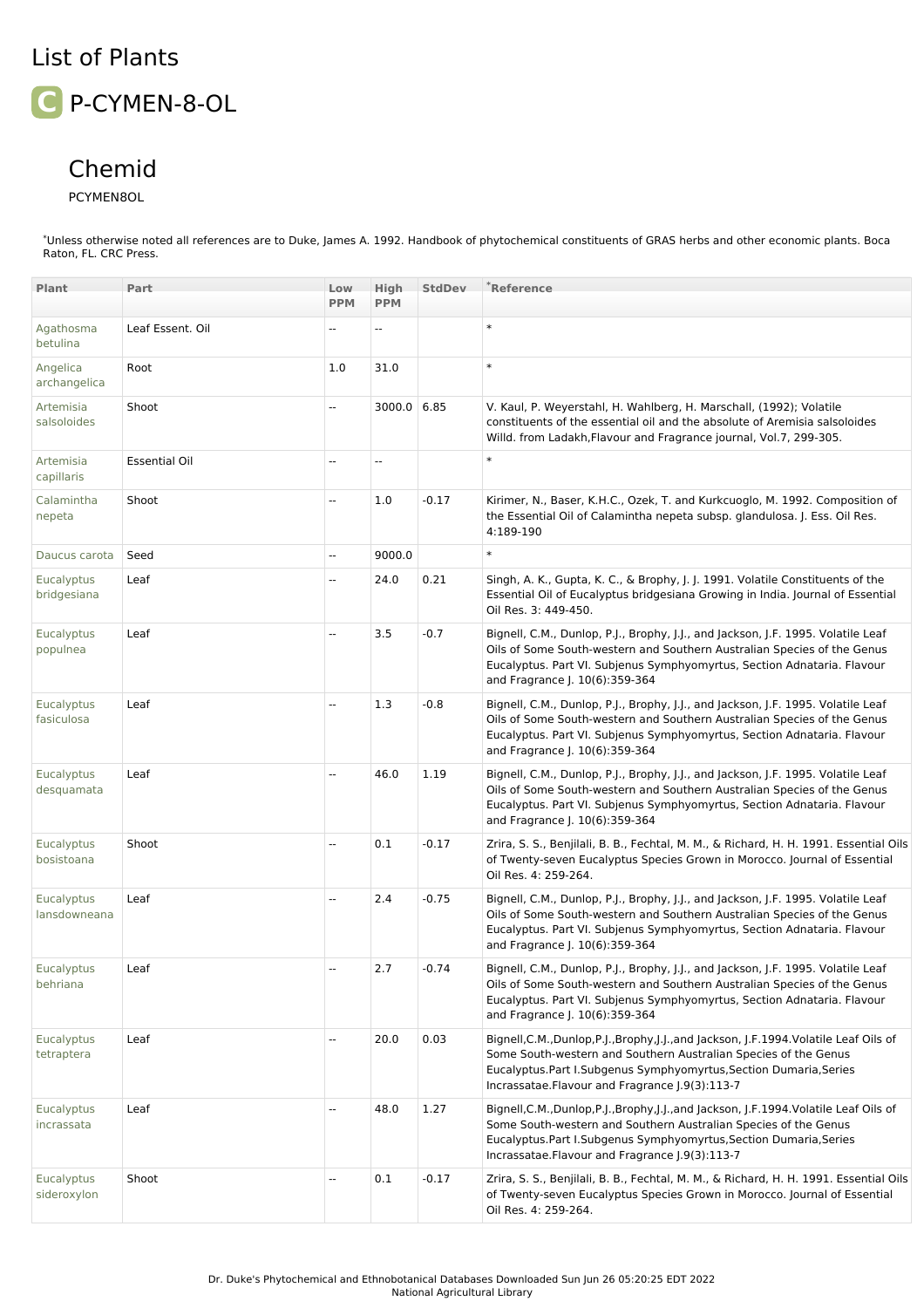| Eucalyptus<br>punctata            | Shoot | --                       | 0.1  | $-0.17$ | Zrira, S. S., Benjilali, B. B., Fechtal, M. M., & Richard, H. H. 1991. Essential Oils<br>of Twenty-seven Eucalyptus Species Grown in Morocco. Journal of Essential<br>Oil Res. 4: 259-264.                                                                                |
|-----------------------------------|-------|--------------------------|------|---------|---------------------------------------------------------------------------------------------------------------------------------------------------------------------------------------------------------------------------------------------------------------------------|
| <b>Eucalyptus</b><br>erythrandra  | Leaf  | --                       | 14.0 | $-0.23$ | Bignell,C.M.,Dunlop,P.J.,Brophy,J.J.,and Jackson, J.F.1994.Volatile Leaf Oils of<br>Some South-western and Southern Australian Species of the Genus<br>Eucalyptus.Part I.Subgenus Symphyomyrtus,Section Dumaria,Series<br>Incrassatae. Flavour and Fragrance [.9(3):113-7 |
| Eucalyptus<br>albens              | Shoot | Ξ.                       | 0.1  | $-0.17$ | Zrira, S. S., Benjilali, B. B., Fechtal, M. M., & Richard, H. H. 1991. Essential Oils<br>of Twenty-seven Eucalyptus Species Grown in Morocco. Journal of Essential<br>Oil Res. 4: 259-264.                                                                                |
| <b>Eucalyptus</b><br>dealbata     | Shoot | Ξ.                       | 0.1  | $-0.17$ | Zrira, S. S., Benjilali, B. B., Fechtal, M. M., & Richard, H. H. 1991. Essential Oils<br>of Twenty-seven Eucalyptus Species Grown in Morocco. Journal of Essential<br>Oil Res. 4: 259-264.                                                                                |
| Eucalyptus<br>oviformis           | Shoot | $\ddotsc$                | 0.1  | $-0.17$ | Zrira, S. S., Benjilali, B. B., Fechtal, M. M., & Richard, H. H. 1991. Essential Oils<br>of Twenty-seven Eucalyptus Species Grown in Morocco. Journal of Essential<br>Oil Res. 4: 259-264.                                                                                |
| <b>Eucalyptus</b><br>ceratocorys  | Leaf  | --                       | 6.0  | $-0.59$ | Bignell,C.M.,Dunlop,P.J.,Brophy,J.J.,and Jackson, J.F.1994.Volatile Leaf Oils of<br>Some South-western and Southern Australian Species of the Genus<br>Eucalyptus.Part I.Subgenus Symphyomyrtus,Section Dumaria,Series<br>Incrassatae.Flavour and Fragrance J.9(3):113-7  |
| Eucalyptus<br>melliodora          | Shoot | $\ddotsc$                | 0.1  | $-0.17$ | Zrira, S. S., Benjilali, B. B., Fechtal, M. M., & Richard, H. H. 1991. Essential Oils<br>of Twenty-seven Eucalyptus Species Grown in Morocco. Journal of Essential<br>Oil Res. 4: 259-264.                                                                                |
| <b>Eucalyptus</b><br>melanophloia | Leaf  | Ξ.                       | 1.0  | $-0.81$ | Bignell, C.M., Dunlop, P.J., Brophy, J.J., and Jackson, J.F. 1995. Volatile Leaf<br>Oils of Some South-western and Southern Australian Species of the Genus<br>Eucalyptus. Part VI. Subjenus Symphyomyrtus, Section Adnataria. Flavour<br>and Fragrance J. 10(6):359-364  |
| Eucalyptus<br>brassiana           | Leaf  | $\overline{a}$           | 2.0  | $-0.77$ | Singh, A. K., Gupta, K. C., & Brophy, J. J. 1991. Chemical Constituents of the<br>Leaf Essential Oil of Eucalyptus brassiana S. T. Blake. Journal of Essential Oil<br>Res. 3: 45-7.                                                                                       |
| Eucalyptus<br>odorata             | Leaf  | Ξ.                       | 95.0 | 3.36    | Bignell, C.M., Dunlop, P.J., Brophy, J.J., and Jackson, J.F. 1995. Volatile Leaf<br>Oils of Some South-western and Southern Australian Species of the Genus<br>Eucalyptus. Part VI. Subjenus Symphyomyrtus, Section Adnataria. Flavour<br>and Fragrance J. 10(6):359-364  |
| Eucalyptus<br>blakelyi            | Shoot | Ξ.                       | 0.1  | $-0.17$ | Zrira, S. S., Benjilali, B. B., Fechtal, M. M., & Richard, H. H. 1991. Essential Oils<br>of Twenty-seven Eucalyptus Species Grown in Morocco. Journal of Essential<br>Oil Res. 4: 259-264.                                                                                |
| Eucalyptus<br>ochrophloia         | Leaf  | $\overline{a}$           | 30.0 | 0.48    | Bignell, C.M., Dunlop, P.J., Brophy, J.J., and Jackson, J.F. 1995. Volatile Leaf<br>Oils of Some South-western and Southern Australian Species of the Genus<br>Eucalyptus. Part VI. Subjenus Symphyomyrtus, Section Adnataria. Flavour<br>and Fragrance J. 10(6):359-364  |
| Eucalyptus<br>cuprea              | Leaf  | $\ddotsc$                | 6.4  | $-0.57$ | Bignell, C.M., Dunlop, P.J., Brophy, J.J., and Jackson, J.F. 1995. Volatile Leaf<br>Oils of Some South-western and Southern Australian Species of the Genus<br>Eucalyptus. Part VI. Subjenus Symphyomyrtus, Section Adnataria. Flavour<br>and Fragrance J. 10(6):359-364  |
| Eucalyptus<br>tereticornis        | Shoot | --                       | 0.1  | $-0.17$ | Zrira, S. S., Benjilali, B. B., Fechtal, M. M., & Richard, H. H. 1991. Essential Oils<br>of Twenty-seven Eucalyptus Species Grown in Morocco. Journal of Essential<br>Oil Res. 4: 259-264.                                                                                |
| Eucalyptus<br>globulus            | Shoot | Ξ.                       | 0.1  | $-0.17$ | Zrira, S. S., Benjilali, B. B., Fechtal, M. M., & Richard, H. H. 1991. Essential Oils<br>of Twenty-seven Eucalyptus Species Grown in Morocco. Journal of Essential<br>Oil Res. 4: 259-264.                                                                                |
| <b>Eucalyptus</b><br>siderophloia | Shoot | $\ddotsc$                | 31.0 | $-0.1$  | Zrira, S. S., Benjilali, B. B., Fechtal, M. M., & Richard, H. H. 1991. Essential Oils<br>of Twenty-seven Eucalyptus Species Grown in Morocco. Journal of Essential<br>Oil Res. 4: 259-264.                                                                                |
| Eucalyptus<br>polyanthemos        | Shoot | Ξ.                       | 0.1  | $-0.17$ | Zrira, S. S., Benjilali, B. B., Fechtal, M. M., & Richard, H. H. 1991. Essential Oils<br>of Twenty-seven Eucalyptus Species Grown in Morocco. Journal of Essential<br>Oil Res. 4: 259-264.                                                                                |
| Eucalyptus<br>dolichorhyncha      | Leaf  | --                       | 10.0 | $-0.41$ | Bignell,C.M.,Dunlop,P.J.,Brophy,J.J.,and Jackson, J.F.1994.Volatile Leaf Oils of<br>Some South-western and Southern Australian Species of the Genus<br>Eucalyptus.Part I.Subgenus Symphyomyrtus,Section Dumaria,Series<br>Incrassatae.Flavour and Fragrance J.9(3):113-7  |
| Eucalyptus<br>cladocalyx          | Shoot | $\overline{\phantom{a}}$ | 0.1  | $-0.17$ | Zrira, S. S., Benjilali, B. B., Fechtal, M. M., & Richard, H. H. 1991. Essential Oils<br>of Twenty-seven Eucalyptus Species Grown in Morocco. Journal of Essential<br>Oil Res. 4: 259-264.                                                                                |
| Eucalyptus<br>occidentalis        | Shoot | $\overline{\phantom{a}}$ | 0.1  | $-0.17$ | Zrira, S. S., Benjilali, B. B., Fechtal, M. M., & Richard, H. H. 1991. Essential Oils<br>of Twenty-seven Eucalyptus Species Grown in Morocco. Journal of Essential<br>Oil Res. 4: 259-264.                                                                                |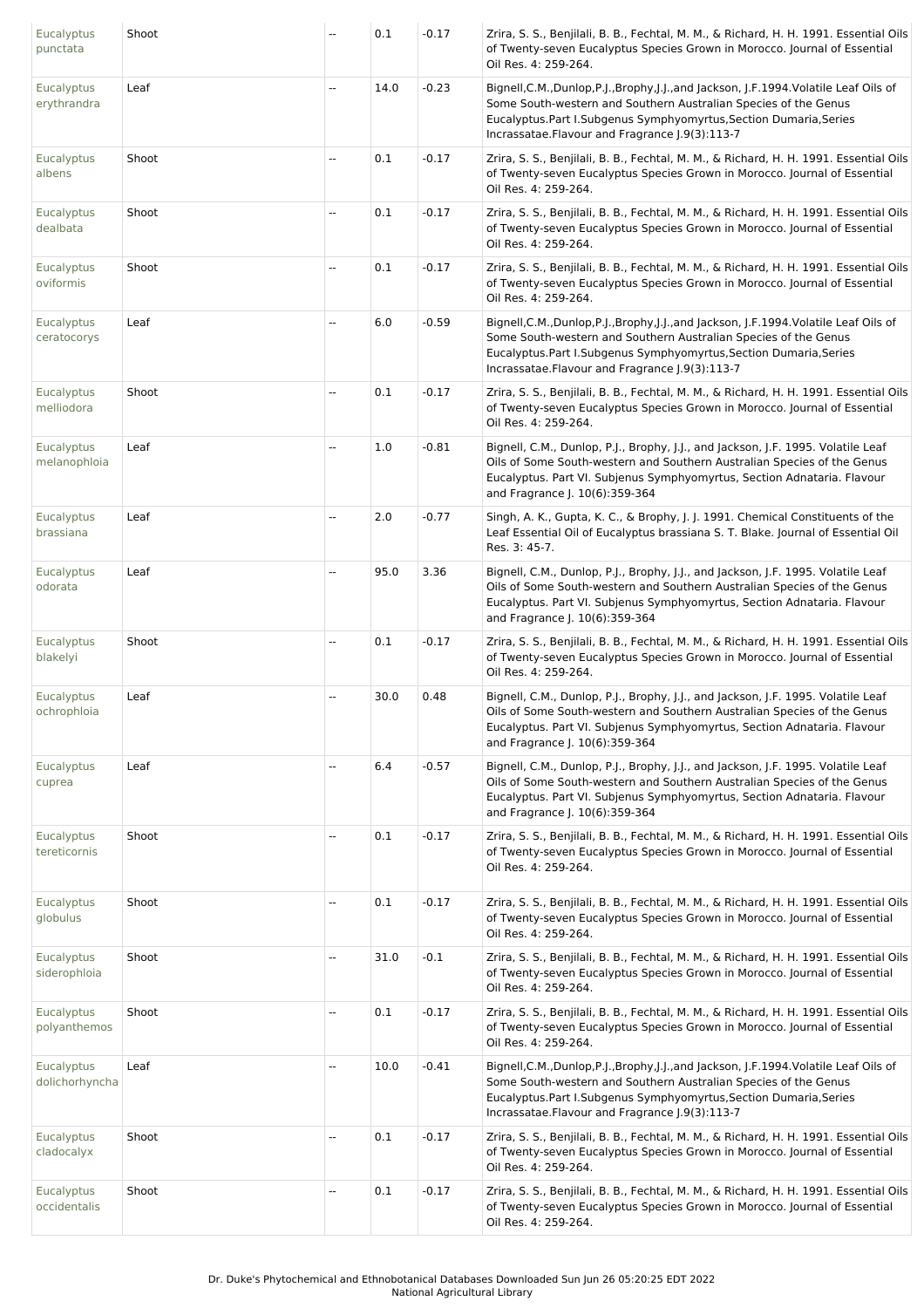| Eucalyptus<br>camaldulensis      | Shoot | --                       | 0.1  | $-0.17$ | Zrira, S. S., Benjilali, B. B., Fechtal, M. M., & Richard, H. H. 1991. Essential Oils<br>of Twenty-seven Eucalyptus Species Grown in Morocco. Journal of Essential<br>Oil Res. 4: 259-264.                                                                                       |
|----------------------------------|-------|--------------------------|------|---------|----------------------------------------------------------------------------------------------------------------------------------------------------------------------------------------------------------------------------------------------------------------------------------|
| <b>Eucalyptus</b><br>maideni     | Shoot | --                       | 0.1  | $-0.17$ | Zrira, S. S., Benjilali, B. B., Fechtal, M. M., & Richard, H. H. 1991. Essential Oils<br>of Twenty-seven Eucalyptus Species Grown in Morocco. Journal of Essential<br>Oil Res. 4: 259-264.                                                                                       |
| <b>Eucalyptus</b><br>leucoxylon  | Leaf  | $\ddotsc$                | 26.0 | 0.3     | Bignell, C.M., Dunlop, P.J., Brophy, J.J., and Jackson, J.F. 1995. Volatile Leaf<br>Oils of Some South-western and Southern Australian Species of the Genus<br>Eucalyptus. Part VI. Subjenus Symphyomyrtus, Section Adnataria. Flavour<br>and Fragrance J. 10(6):359-364         |
| Eucalyptus<br>viridis            | Leaf  | --                       | 1.0  | $-0.81$ | Bignell, C.M., Dunlop, P.J., Brophy, J.J., and Jackson, J.F. 1995. Volatile Leaf<br>Oils of Some South-western and Southern Australian Species of the Genus<br>Eucalyptus. Part VI. Subjenus Symphyomyrtus, Section Adnataria. Flavour<br>and Fragrance J. 10(6):359-364         |
| Eucalyptus<br>botryoides         | Shoot | Ξ.                       | 0.1  | $-0.17$ | Zrira, S. S., Benjilali, B. B., Fechtal, M. M., & Richard, H. H. 1991. Essential Oils<br>of Twenty-seven Eucalyptus Species Grown in Morocco. Journal of Essential<br>Oil Res. 4: 259-264.                                                                                       |
| Eucalyptus<br>porosa             | Leaf  | $\overline{a}$           | 10.0 | $-0.41$ | Bignell, C.M., Dunlop, P.J., Brophy, J.J., and Jackson, J.F. 1995. Volatile Leaf<br>Oils of Some South-western and Southern Australian Species of the Genus<br>Eucalyptus. Part VI. Subjenus Symphyomyrtus, Section Adnataria. Flavour<br>and Fragrance J. 10(6):359-364         |
| Eucalyptus<br>astringens         | Shoot | $\ddotsc$                | 0.1  | $-0.17$ | Zrira, S. S., Benjilali, B. B., Fechtal, M. M., & Richard, H. H. 1991. Essential Oils<br>of Twenty-seven Eucalyptus Species Grown in Morocco. Journal of Essential<br>Oil Res. 4: 259-264.                                                                                       |
| Eucalyptus<br>intertexta         | Leaf  | --                       | 11.0 | $-0.37$ | Bignell, C.M., Dunlop, P.J., Brophy, J.J., and Jackson, J.F. 1995. Volatile Leaf<br>Oils of Some South-western and Southern Australian Species of the Genus<br>Eucalyptus. Part VI. Subjenus Symphyomyrtus, Section Adnataria. Flavour<br>and Fragrance J. 10(6):359-364         |
| <b>Eucalyptus</b><br>largisparsa | Leaf  | $\ddotsc$                | 32.0 | 0.56    | Bignell, C.M., Dunlop, P.J., Brophy, J.J., and Jackson, J.F. 1995. Volatile Leaf<br>Oils of Some South-western and Southern Australian Species of the Genus<br>Eucalyptus. Part VI. Subjenus Symphyomyrtus, Section Adnataria. Flavour<br>and Fragrance J. 10(6):359-364         |
| Eucalyptus<br>maculata           | Shoot | Ξ.                       | 60.0 | $-0.03$ | Zrira, S. S., Benjilali, B. B., Fechtal, M. M., & Richard, H. H. 1991. Essential Oils<br>of Twenty-seven Eucalyptus Species Grown in Morocco. Journal of Essential<br>Oil Res. 4: 259-264.                                                                                       |
| Eucalyptus<br>stoatei            | Leaf  | --                       | 29.0 | 0.43    | Bignell, C.M., Dunlop, P.J., Brophy, J.J., and Jackson, J.F.1994. Volatile Leaf Oils of<br>Some South-western and Southern Australian Species of the Genus<br>Eucalyptus.Part I.Subgenus Symphyomyrtus,Section Dumaria,Series<br>Incrassatae. Flavour and Fragrance [.9(3):113-7 |
| Eucalyptus<br>forrestiana        | Leaf  | $\overline{\phantom{a}}$ | 75.0 | 2.47    | Bignell, C.M., Dunlop, P.J., Brophy, J.J., and Jackson, J.F.1994. Volatile Leaf Oils of<br>Some South-western and Southern Australian Species of the Genus<br>Eucalyptus.Part I.Subgenus Symphyomyrtus,Section Dumaria,Series<br>Incrassatae.Flavour and Fragrance J.9(3):113-7  |
| Eucalyptus<br>saligna            | Shoot | --                       | 65.0 | $-0.02$ | Zrira, S. S., Benjilali, B. B., Fechtal, M. M., & Richard, H. H. 1991. Essential Oils<br>of Twenty-seven Eucalyptus Species Grown in Morocco. Journal of Essential<br>Oil Res. 4: 259-264.                                                                                       |
| Eucalyptus<br>paniculata         | Shoot | --                       | 3.0  | $-0.17$ | Zrira, S. S., Benjilali, B. B., Fechtal, M. M., & Richard, H. H. 1991. Essential Oils<br>of Twenty-seven Eucalyptus Species Grown in Morocco. Journal of Essential<br>Oil Res. 4: 259-264.                                                                                       |
| <b>Eucalyptus</b><br>angulosa    | Leaf  | --                       | 3.5  | $-0.7$  | Bignell, C.M., Dunlop, P.J., Brophy, J.J., and Jackson, J.F.1994. Volatile Leaf Oils of<br>Some South-western and Southern Australian Species of the Genus<br>Eucalyptus.Part I.Subgenus Symphyomyrtus,Section Dumaria,Series<br>Incrassatae. Flavour and Fragrance J.9(3):113-7 |
| Eucalyptus<br>diversicolor       | Shoot | Ξ.                       | 0.1  | $-0.17$ | Zrira, S. S., Benjilali, B. B., Fechtal, M. M., & Richard, H. H. 1991. Essential Oils<br>of Twenty-seven Eucalyptus Species Grown in Morocco. Journal of Essential<br>Oil Res. 4: 259-264.                                                                                       |
| <b>Eucalyptus</b><br>sparsa      | Leaf  | --                       | 3.5  | $-0.7$  | Bignell, C.M., Dunlop, P.J., Brophy, J.J., and Jackson, J.F. 1995. Volatile Leaf<br>Oils of Some South-western and Southern Australian Species of the Genus<br>Eucalyptus. Part VI. Subjenus Symphyomyrtus, Section Adnataria. Flavour<br>and Fragrance J. 10(6):359-364         |
| Eucalyptus<br>citriodora         | Shoot | $\ddotsc$                | 0.1  | $-0.17$ | Zrira, S. S., Benjilali, B. B., Fechtal, M. M., & Richard, H. H. 1991. Essential Oils<br>of Twenty-seven Eucalyptus Species Grown in Morocco. Journal of Essential<br>Oil Res. 4: 259-264.                                                                                       |
| Eucalyptus<br>moluccana          | Shoot | $\overline{\phantom{a}}$ | 0.1  | $-0.17$ | Zrira, S. S., Benjilali, B. B., Fechtal, M. M., & Richard, H. H. 1991. Essential Oils<br>of Twenty-seven Eucalyptus Species Grown in Morocco. Journal of Essential<br>Oil Res. 4: 259-264.                                                                                       |
| Juniperus<br>communis            | Fruit | 1.0                      | 4.0  | $-1.0$  | Lawrence, B.M., Essential Oils 1976-1977, Essential Oils 1978, Essential Oils<br>1979-1980.                                                                                                                                                                                      |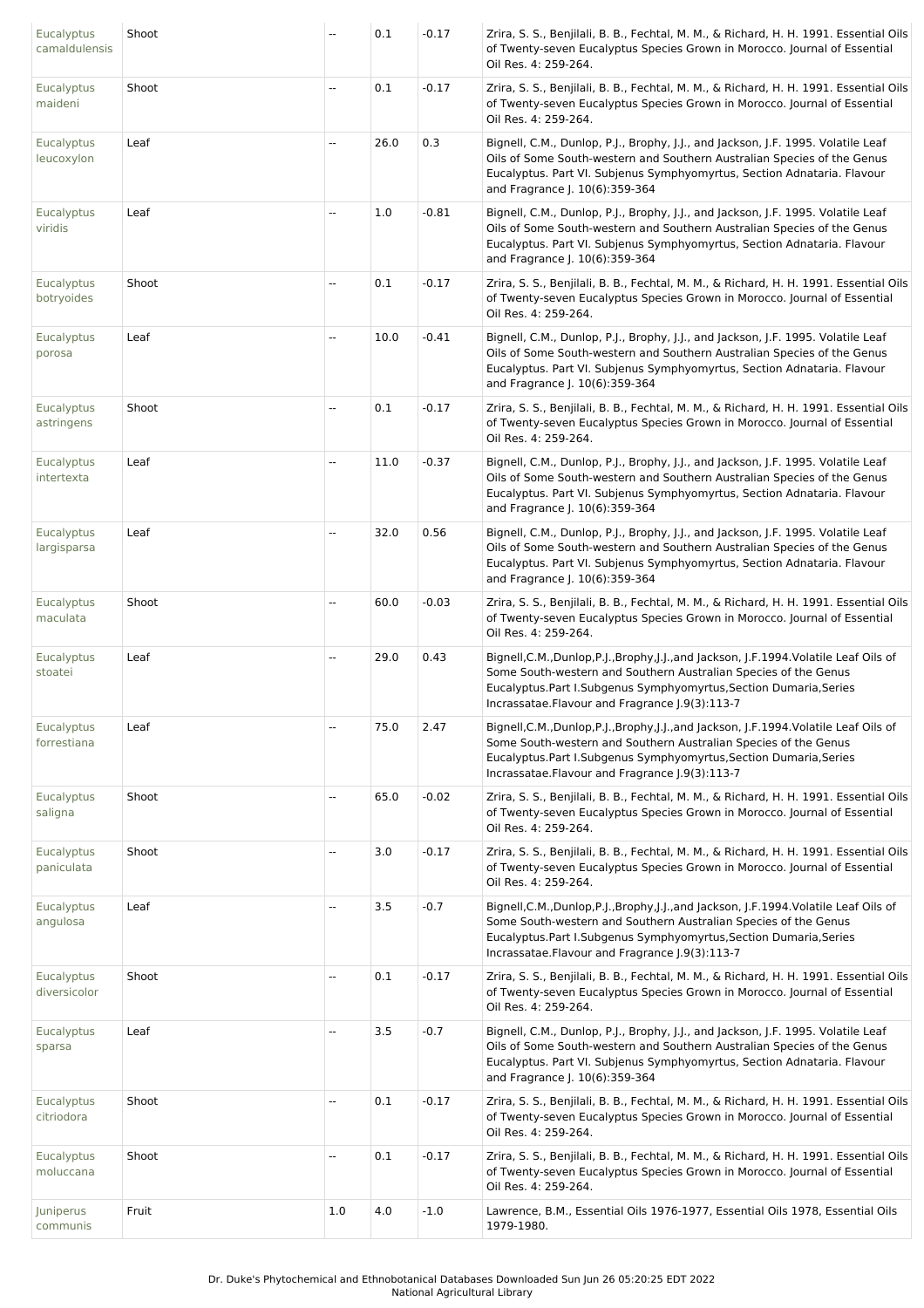| Lavandula x<br>intermedia | Plant                | --                       | $\overline{a}$           |         | Lawrence, B.M., Essential Oils 1976-1977, Essential Oils 1978, Essential Oils<br>1979-1980.                                                                                                               |
|---------------------------|----------------------|--------------------------|--------------------------|---------|-----------------------------------------------------------------------------------------------------------------------------------------------------------------------------------------------------------|
| Leonotis<br>leonurus      | Se                   | --                       | 1.0                      |         | Pedro, L.G., Barroso, J.G., Marques, N.T., Ascensao, L., Pais, M.S.S. and<br>Scheffer, J.J.C. 1991. Composition of the Essential Oil from Sepals of Leonotis<br>leonurus R. Br. J. Ess. Oil Res. 3: 451-3 |
| Magnolia<br>denudata      | Leaf                 | Ξ.                       | ш,                       |         | $\ast$                                                                                                                                                                                                    |
| Magnolia<br>denudata      | Flower               | --                       | $\overline{\phantom{a}}$ |         | $\ast$                                                                                                                                                                                                    |
| Magnolia<br>denudata      | <b>Bulb</b>          | --                       | Ξ.                       |         | $\ast$                                                                                                                                                                                                    |
| Melaleuca<br>alternifolia | Leaf                 | 13.0                     | 32.0                     | 0.56    | Lawrence, B.M., Essential Oils 1976-1977, Essential Oils 1978, Essential Oils<br>1979-1980.                                                                                                               |
| Melaleuca<br>alternifolia | <b>Essential Oil</b> | $\ddotsc$                | $\mathbb{L}$             |         | $\ast$                                                                                                                                                                                                    |
| Mentha spicata   Leaf     |                      | --                       | ш,                       |         | $\ast$                                                                                                                                                                                                    |
| Micromeria<br>congesta    | Leaf                 | 35.0                     | 50.0                     | 1.36    | Kirimer, N., Ozek, T., and Baser, K.H.C. 1991. Composition of the Essential Oil<br>of Micromeria congesta. J. Ess. Oil Res., 3: 387-393.                                                                  |
| Micromeria<br>myrtifolia  | Shoot                | $\ddotsc$                | Ξ.                       | $-0.17$ | Ozek, T., Kirimer, N., and Baser, K.H.C. 1992. Composition of the Essential Oil<br>of Micromeria myrtifolia Boiss. et Hohen. J. Ess. Oil Res., 4: 79-80.                                                  |
| Monarda<br>fistulosa      | Plant                | 1.0                      | 124.0                    | 1.33    | Lawrence, B.M., Essential Oils 1976-1977, Essential Oils 1978, Essential Oils<br>1979-1980.                                                                                                               |
| Murraya<br>koenigii       | Leaf                 | Ξ.                       | 0.1                      | $-0.85$ | $\ast$                                                                                                                                                                                                    |
| Myristica<br>fragrans     | <b>Essential Oil</b> | --                       | u.                       |         | $\ast$                                                                                                                                                                                                    |
| Myrtus<br>communis        | Shoot                | $\overline{a}$           | 1.0                      | $-0.17$ | $\ast$                                                                                                                                                                                                    |
| Origanum<br>sipyleum      | Shoot                | --                       | Ξ.                       | $-0.17$ | Baser, K.H.C., Ozek, T., Kurkcuoglu, M. and Tumen, G. 1992. Composition of<br>the Essential Oil of Origanum sipyleum of Turkish Origin. J. Ess. Oil Res. 4:<br>139-142.                                   |
| Origanum<br>sipyleum      | Shoot                | $\overline{a}$           | 15.0                     | $-0.14$ | Baser, K.H.C., Ozek, T., Kurkcuoglu, M. and Tumen, G. 1992. Composition of<br>the Essential Oil of Origanum sipyleum of Turkish Origin. J. Ess. Oil Res. 4:<br>139-142.                                   |
| Origanum<br>vulgare       | Plant                | --                       | Ξ.                       | $-0.8$  | Sezik, E., Tumen, G., Kirimer, N., Ozek, T., and Baser, K.H.C. 1993. Essential<br>Oil Composition of Four Origanum vulgare Subspecies of Anatolian Origin. J.<br>Ess. Oil Res., 5: 425-431.               |
| Origanum<br>majorana      | Plant                | 8.0                      | 43.0                     | $-0.06$ | Lawrence, B.M., Essential Oils 1976-1977, Essential Oils 1978, Essential Oils<br>1979-1980.                                                                                                               |
| Origanum<br>vulgare       | Shoot Essent. Oil    | $\overline{a}$           | 800.0                    |         | $\ast$                                                                                                                                                                                                    |
| Origanum<br>sipyleum      | Shoot                | Ξ.                       | 15.0                     | $-0.14$ | Baser, K.H.C., Ozek, T., Kurkcuoglu, M. and Tumen, G. 1992. Composition of<br>the Essential Oil of Origanum sipyleum of Turkish Origin. J. Ess. Oil Res. 4:<br>139-142.                                   |
| Origanum<br>vulgare       | Plant                | $\overline{a}$           | 25.0                     | $-0.37$ | Sezik, E., Tumen, G., Kirimer, N., Ozek, T., and Baser, K.H.C. 1993. Essential<br>Oil Composition of Four Origanum vulgare Subspecies of Anatolian Origin. J.<br>Ess. Oil Res., 5: 425-431.               |
| Origanum<br>sipyleum      | Shoot                | $\overline{a}$           | 0.2                      | $-0.17$ | Baser, K.H.C., Ozek, T., Kurkcuoglu, M. and Tumen, G. 1992. Composition of<br>the Essential Oil of Origanum sipyleum of Turkish Origin. J. Ess. Oil Res. 4:<br>139-142.                                   |
| Origanum<br>majorana      | <b>Essential Oil</b> | --                       | Ξ.                       |         | $\ast$                                                                                                                                                                                                    |
| Origanum<br>vulgare       | Plant                | $\overline{\phantom{a}}$ | Ξ.                       | $-0.8$  | Sezik, E., Tumen, G., Kirimer, N., Ozek, T., and Baser, K.H.C. 1993. Essential<br>Oil Composition of Four Origanum vulgare Subspecies of Anatolian Origin. J.<br>Ess. Oil Res., 5: 425-431.               |
| Origanum<br>vulgare       | Plant                | --                       | $\overline{\phantom{a}}$ | $-0.8$  | Sezik, E., Tumen, G., Kirimer, N., Ozek, T., and Baser, K.H.C. 1993. Essential<br>Oil Composition of Four Origanum vulgare Subspecies of Anatolian Origin. J.<br>Ess. Oil Res., 5: 425-431.               |
| Pimenta dioica            | Fruit                | Ξ.                       | 18.0                     | 1.0     | $\ast$                                                                                                                                                                                                    |
| Pimenta<br>racemosa       | Leaf                 | Ξ.                       | 18.0                     | $-0.06$ | $\ast$                                                                                                                                                                                                    |
| Pimenta dioica            | Leaf                 | --                       | 13.0                     | $-0.28$ | $\ast$                                                                                                                                                                                                    |
| Piper nigrum              | Fruit Essent. Oil    | --                       | $\overline{\phantom{a}}$ |         | $\ast$                                                                                                                                                                                                    |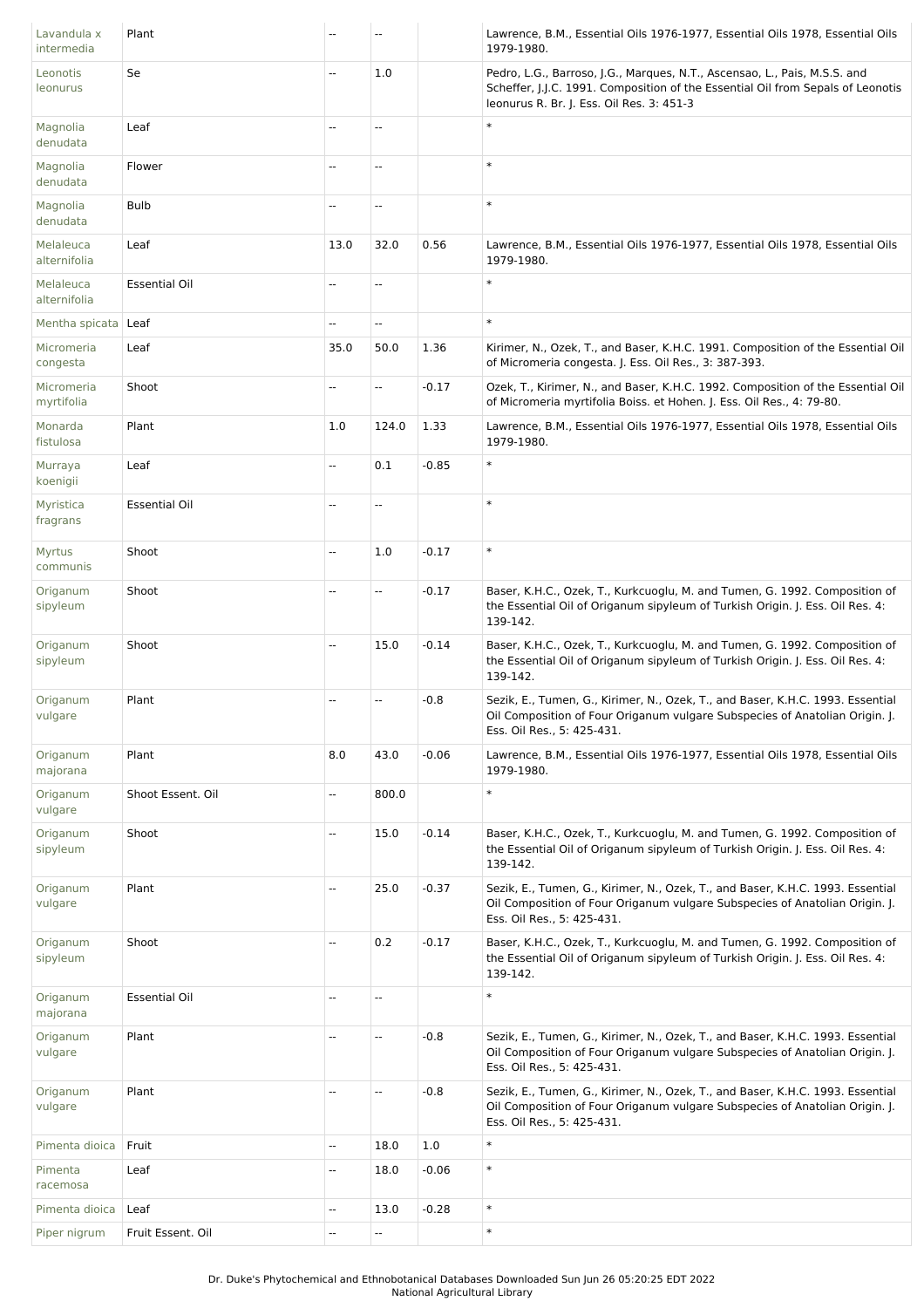| Rosmarinus<br>officinalis  | Plant                | 1.0  | 5.0       | $-0.71$ | Lawrence, B.M., Essential Oils 1976-1977, Essential Oils 1978, Essential Oils<br>1979-1980.                                                                                                                                 |
|----------------------------|----------------------|------|-----------|---------|-----------------------------------------------------------------------------------------------------------------------------------------------------------------------------------------------------------------------------|
| Salvia<br>officinalis      | Plant                | -−   | Щ,        |         | $\ast$                                                                                                                                                                                                                      |
| Satureja<br>obovata        | Leaf                 | --   | Ξ.        |         | Arrebola, M.L., Navaro, M.C., Jimenez, J. and Ocana, F.A. 1994. Variations in<br>Yield and Composition of the Essential Oil of Satureja obovata.<br>Phytochemistry 35(1): 83.                                               |
| Satureja<br>obovata        | Leaf                 | 44   | ÷,        |         | Arrebola, M.L., Navaro, M.C., Jimenez, J. and Ocana, F.A. 1994. Variations in<br>Yield and Composition of the Essential Oil of Satureja obovata.<br>Phytochemistry 35(1): 83.                                               |
| Satureja<br>obovata        | Leaf                 | --   | 0.01      | $-0.85$ | Arrebola, M.L., Navaro, M.C., Jimenez, J. and Ocana, F.A. 1994. Variations in<br>Yield and Composition of the Essential Oil of Satureja obovata.<br>Phytochemistry 35(1): 83.                                               |
| Satureja<br>cuneifolia     | Shoot                | --   | 60.0      | $-0.03$ | Tumen, G. 1991. The Volatile Constituents of Satureja cuneifolia. J. Ess. Oil<br>Res., 3: 365-366.                                                                                                                          |
| Satureja<br>obovata        | Leaf                 |      | --        |         | Arrebola, M.L., Navaro, M.C., Jimenez, J. and Ocana, F.A. 1994. Variations in<br>Yield and Composition of the Essential Oil of Satureja obovata.<br>Phytochemistry 35(1): 83.                                               |
| Satureja<br>cilicica       | Shoot                | ÷.   | 12.0      | $-0.14$ | Tumen, G. Baser, K.H.C. and Kirimer, N. 1993. The Essential Oil of Satureja<br>cilicica P.H. Davis. J. Ess. Oil Res. 5: 547-548.                                                                                            |
| Sideritis athoa            | Shoot                | --   | 0.8       | $-0.17$ | Ozek, T., Baser, K.H.C. and Tumen, G. 1993. The Essential Oil of Sideritis<br>athoa Papanikolaou Et Kokkini. J. Ess. Oil Res. 5: 669-670.                                                                                   |
| Teucrium<br>polium         | Shoot                | --   | 10.0      | $-0.15$ | Perez-Alonso, M.J. Velasco-Negueruela, A. and Lopez-Saez, J.A. 1993. The<br>Essential Oils of Two Iberian Teucrium Species. J. Ess. Oil Res. 5: 397-402.                                                                    |
| Teucrium<br>gnaphalodes    | Shoot                | --   | 22.0      | $-0.12$ | Perez-Alonso, M.J. Velasco-Negueruela, A. and Lopez-Saez, J.A. 1993. The<br>Essential Oils of Two Iberian Teucrium Species. J. Ess. Oil Res. 5: 397-402.                                                                    |
| Thymus funkii              | Shoot                |      | 8.0       | $-0.15$ | Vila, R., et al. 1995. Composition and study of the variability of the essential<br>oil of Thymus funkii Cousson. Flav. & Fragr. J. 10(6): 379-383.                                                                         |
| Thymus<br>longicaulis      | Shoot                | --   | Ξ.        | $-0.17$ | Baser, K.H.C., Ozek, T., Kirimer, N. and Tumen, G. 1993. The Occurrence of<br>Three Chemotypes of Thymus longicaulis C. Presl subsp. longicaulis in the<br>same Population. J. Ess. Oil Res. 5: 291-5.                      |
| Thymus<br>vulgaris         | Plant                | --   | $\ddotsc$ |         | Duke, J. A. Writeups or information summaries on approximately 2,000<br>economic plants, USDA, ARS, Beltsville, MD 20705.                                                                                                   |
| Thymus<br>cilicicus        | Shoot                | Ξ.   | 38.0      | $-0.08$ | Tumen, G., Koyuncu, M., Kirimer, N., and Baser, K.H.C. 1994. Composition of<br>the Essential Oil of Thymus cilicicus Boiss. & Bal. J. Ess. Oil Res. 6: 97-8.                                                                |
| Thymus zygis               | Shoot                | 44   | 55.0      | $-0.04$ | Jimenez, J., Navarro, M.C., Montilla, M.P., Martin, A. and Martinez, A. 1993.<br>Thymus zygis Oil: Its Effects on CCI4-Induced Hepatotoxicity and Free Radical<br>Scavenger Activity. JEO5: 153-8.                          |
| Thymus<br>longicaulis      | Shoot                | --   | --        | $-0.17$ | Baser, K.H.C., Ozek, T., Kirimer, N. and Tumen, G. 1993. The Occurrence of<br>Three Chemotypes of Thymus longicaulis C. Presl subsp. longicaulis in the<br>same Population. J. Ess. Oil Res. 5: 291-5.                      |
| Thymus<br>saturejoides     | Shoot                | --   | 0.1       | $-0.17$ | Tantaoui-Elaraki, A., Lattaoui, N., Errifi, A. and Benjilali, B. 1993. Composition<br>and Antimicrobial Activity of the Essential Oils of Thymus broussonettii, T.<br>zygis and T. saturejoides. J. Ess. Oil Res. 5: 45-53. |
| Thymus<br>serpyllum        | Plant                | 10.0 | 172.0     | 2.16    | $\ast$                                                                                                                                                                                                                      |
| Thymus<br>broussonettii    | Shoot                | --   | 30.0      | $-0.1$  | Tantaoui-Elaraki, A., Lattaoui, N., Errifi, A. and Benjilali, B. 1993. Composition<br>and Antimicrobial Activity of the Essential Oils of Thymus broussonettii, T.<br>zygis and T. saturejoides. J. Ess. Oil Res. 5: 45-53. |
| Thymus funkii              | Shoot                | --   | 8.0       | $-0.15$ | Vila, R., et al. 1995. Composition and study of the variability of the essential<br>oil of Thymus funkii Cousson. Flav. & Fragr. J. 10(6): 379-383.                                                                         |
| Thymus zygis               | Shoot                | --   | 55.0      | $-0.04$ | Jimenez, J., Navarro, M.C., Montilla, M.P., Martin, A. and Martinez, A. 1993.<br>Thymus zygis Oil: Its Effects on CCI4-Induced Hepatotoxicity and Free Radical<br>Scavenger Activity. JEO5: 153-8.                          |
| Thymus<br>longicaulis      | Shoot                | --   | --        | $-0.17$ | Baser, K.H.C., Ozek, T., Kirimer, N. and Tumen, G. 1993. The Occurrence of<br>Three Chemotypes of Thymus longicaulis C. Presl subsp. longicaulis in the<br>same Population. J. Ess. Oil Res. 5: 291-5.                      |
| Thymus<br>riatarum         | Shoot                |      | 50.0      | $-0.06$ | Iglesias, J., Vila, R., Canigueral, S., Bellakdhar, and II Idrissi, A. 1991. Analysis<br>of the Essential Oil of Thymus riatarum. J. Ess. Oil Res. 3: 43-4.                                                                 |
| <b>Thymus</b><br>capitatus | Plant                | 1.0  | 50.0      | 0.06    | Lawrence, B.M., Essential Oils 1976-1977, Essential Oils 1978, Essential Oils<br>1979-1980.                                                                                                                                 |
| Thymus<br>vulgaris         | <b>Essential Oil</b> | --   | ۵.        |         | $\ast$                                                                                                                                                                                                                      |